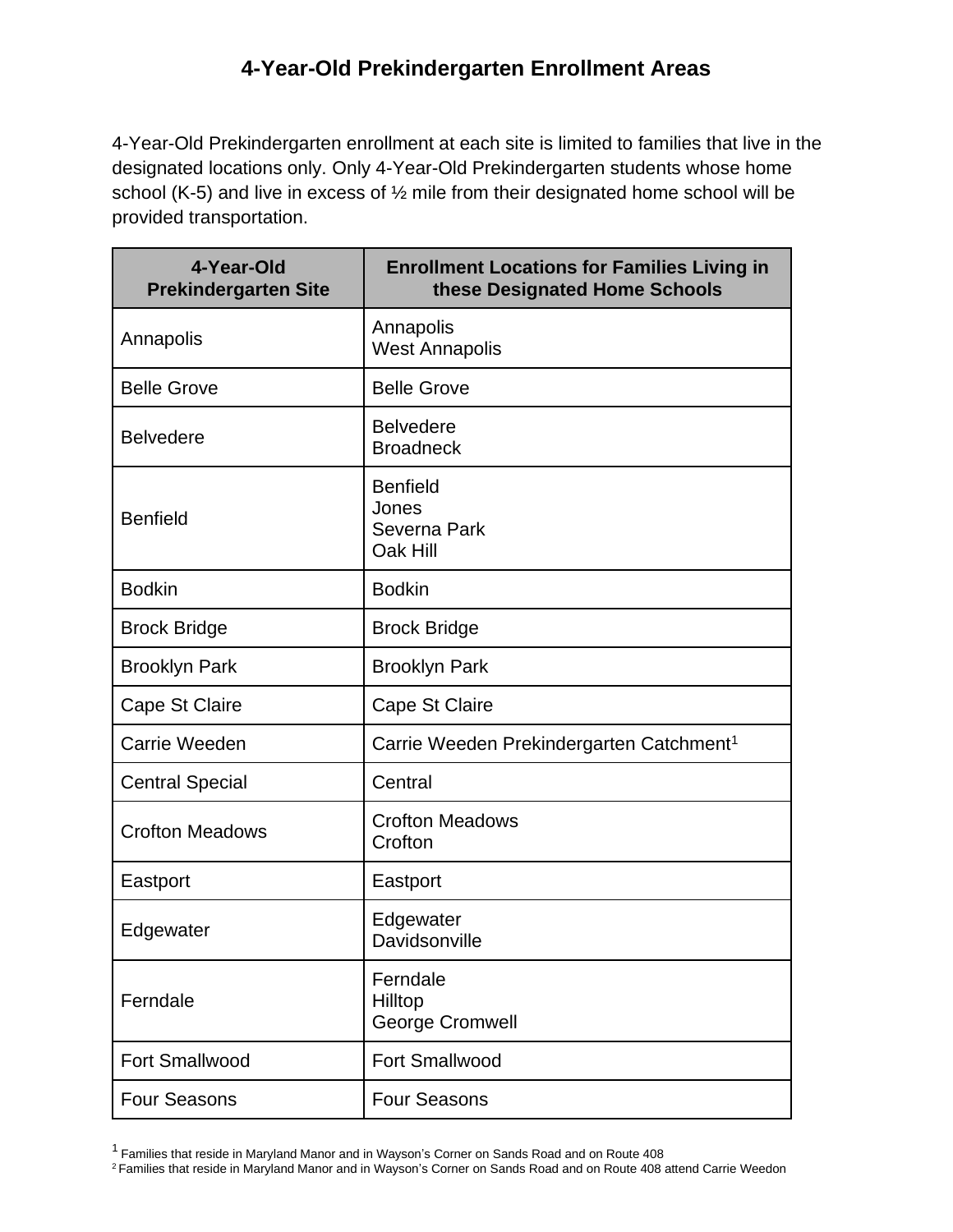| 4-Year-Old<br><b>Prekindergarten Site</b> | <b>Enrollment Locations for Families Living in</b><br>these Designated Home Schools |
|-------------------------------------------|-------------------------------------------------------------------------------------|
|                                           | Millersville                                                                        |
| Freetown                                  | Freetown                                                                            |
| Georgetown East                           | Georgetown East                                                                     |
| Germantown                                | Germantown                                                                          |
| <b>Glen Burnie Park</b>                   | <b>Glen Burnie Park</b>                                                             |
| Glendale                                  | Glendale                                                                            |
| Hebron-Harman                             | Hebron-Harman                                                                       |
| <b>High Point</b>                         | <b>High Point</b>                                                                   |
| Hillsmere                                 | Hillsmere                                                                           |
| <b>Jacobsville</b>                        | Jacobsville                                                                         |
| Jessup                                    | Jessup                                                                              |
| <b>Lake Shore</b>                         | <b>Lake Shore</b>                                                                   |
| Linthicum                                 | Linthicum                                                                           |
| Lothian                                   | Lothian <sup>2</sup>                                                                |
| Marley                                    | Marley                                                                              |
| <b>Marley Glen</b>                        | Marley                                                                              |
| <b>Maryland City</b>                      | <b>Maryland City</b>                                                                |
| Mayo                                      | Mayo                                                                                |
| <b>Meade Heights</b>                      | <b>Meade Heights</b>                                                                |
| Mills-Parole                              | Mills-Parole                                                                        |
| Nantucket                                 | Nantucket<br><b>Crofton Woods</b>                                                   |
| North Glen                                | North Glen                                                                          |
| Oakwood                                   | Oakwood                                                                             |

<sup>1</sup> Families that reside in Maryland Manor and in Wayson's Corner on Sands Road and on Route 408

<sup>2</sup> Families that reside in Maryland Manor and in Wayson's Corner on Sands Road and on Route 408 attend Carrie Weedon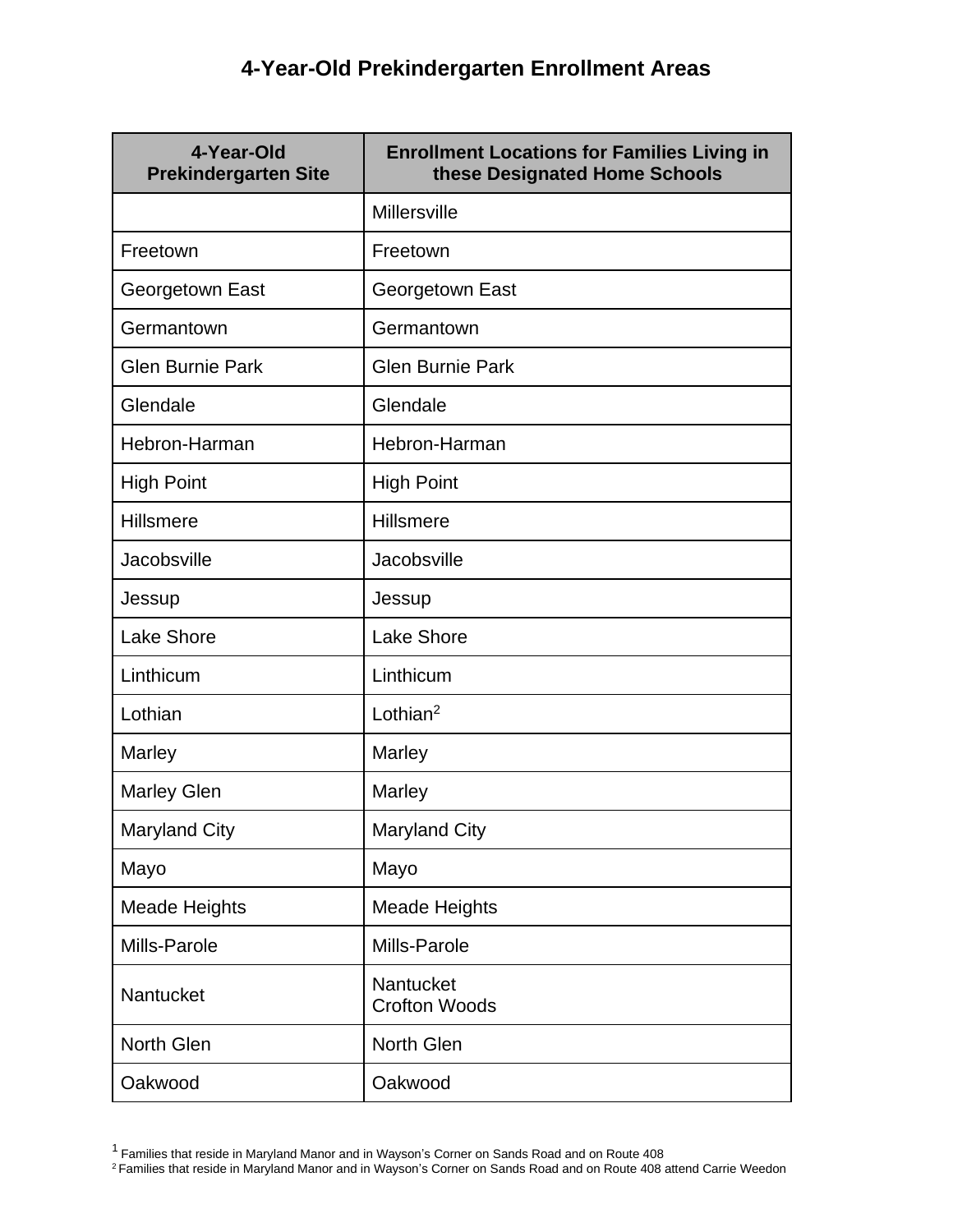| 4-Year-Old<br><b>Prekindergarten Site</b> | <b>Enrollment Locations for Families Living in</b><br>these Designated Home Schools |
|-------------------------------------------|-------------------------------------------------------------------------------------|
|                                           | <b>Richard Henry Lee</b>                                                            |
| Odenton                                   | Odenton                                                                             |
| Overlook                                  | Overlook                                                                            |
| Park                                      | Park                                                                                |
| Pasadena                                  | Pasadena<br><b>Folger McKinsey</b>                                                  |
| <b>Point Pleasant</b>                     | <b>Point Pleasant</b>                                                               |
| Quarterfield                              | Quarterfield                                                                        |
| <b>Rippling Woods</b>                     | <b>Rippling Woods</b>                                                               |
| <b>Riviera Beach</b>                      | <b>Riviera Beach</b>                                                                |
| <b>Rolling Knolls</b>                     | <b>Rolling Knolls</b><br>South Shore                                                |
| <b>Ruth Eason</b>                         | Southgate<br>Shipley's Choice                                                       |
| <b>Seven Oaks</b>                         | <b>Seven Oaks</b>                                                                   |
| Severn                                    | Severn<br>Ridgeway                                                                  |
| <b>Shady Side</b>                         | <b>Shady Side</b>                                                                   |
| Solley                                    | Solley                                                                              |
| Southgate                                 | Southgate<br>Shipley's Choice                                                       |
| <b>Sunset</b>                             | <b>Sunset</b>                                                                       |
| Tracey's                                  | Deale<br>Tracey's                                                                   |
| <b>Tyler Heights</b>                      | <b>Tyler Heights</b>                                                                |
| Van Bokkelen                              | Van Bokkelen                                                                        |

<sup>&</sup>lt;sup>1</sup> Families that reside in Maryland Manor and in Wayson's Corner on Sands Road and on Route 408

<sup>&</sup>lt;sup>2</sup> Families that reside in Maryland Manor and in Wayson's Corner on Sands Road and on Route 408 attend Carrie Weedon